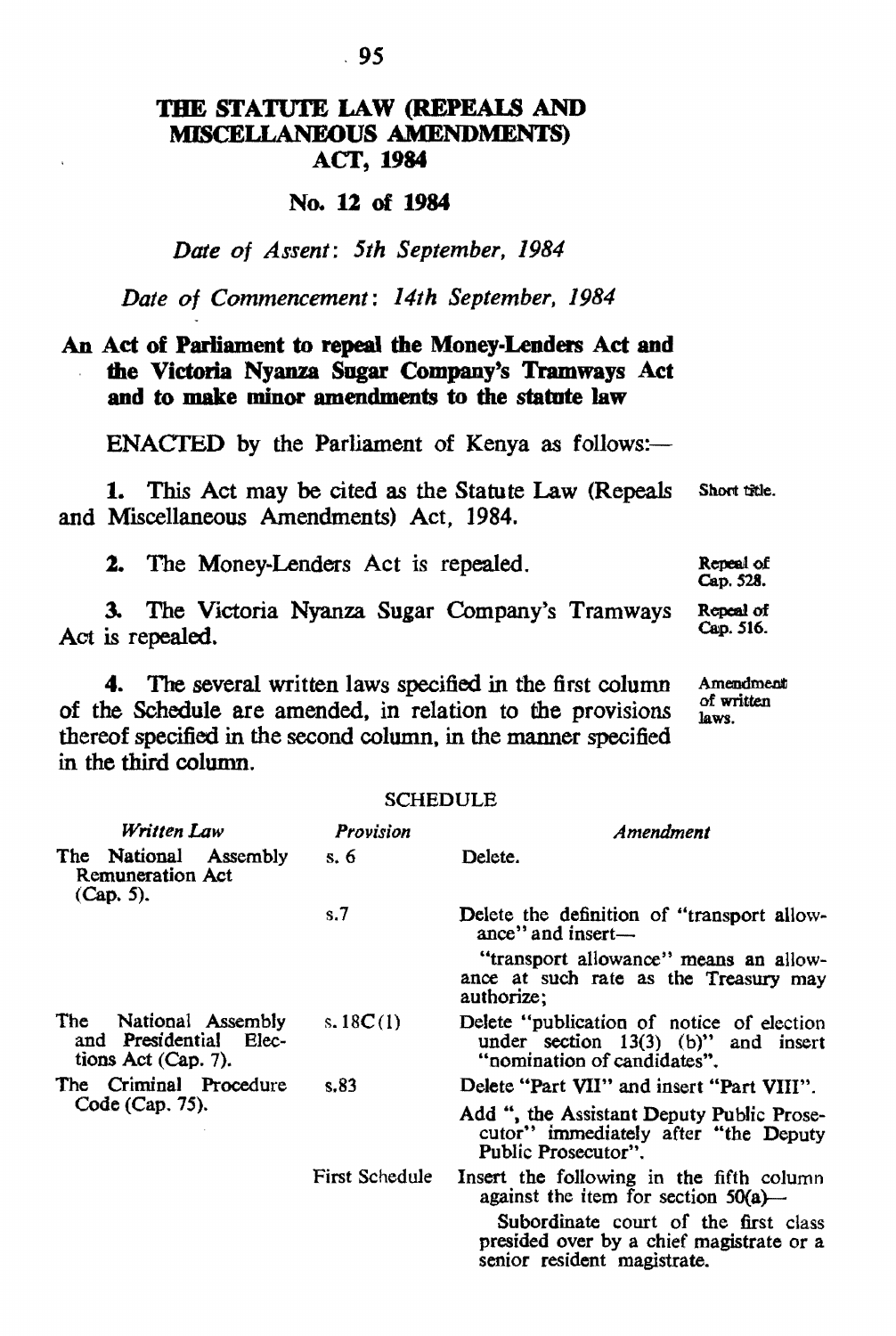No. **12** 

(Cap. 225).

# *Statute Law (Repeals* and *Miscellaneous Amendments)* **1984**

|                                                                 |           | SCHEDULE--(Contd.)                                                                                                                                                                                         |  |  |
|-----------------------------------------------------------------|-----------|------------------------------------------------------------------------------------------------------------------------------------------------------------------------------------------------------------|--|--|
| Written Law                                                     | Provision | Amendment                                                                                                                                                                                                  |  |  |
| The Teachers Service Com-<br>s. 3(2)<br>mission Act (Cap. 212). |           | Delete and insert the following-<br>(2) The Commission shall consist of a<br>chairman and not less than two nor<br>more than fourteen other members, all<br>of whom shall be appointed by the<br>Minister. |  |  |
| The Kenya National Lib-<br>rary Service Board Act               | s.2       | Insert in appropriate alphabetical order<br>the following definition-                                                                                                                                      |  |  |

"library" means an organized col- **Iterior of printed books**, periodicals or any graphic or audio-visual material to<br>which a member of the public has access free of charge or on payment of fees or<br>by virtue of being a member of an organization or institution;

*s.4* 

Delete and insert a new section as follows-

Functions 4. The functions of the of the Board. Board shall be-

- (a) to promote, establish, equip, manage, maintain<br>and develop libraries libraries in Kenya as a National Library Service;
- (b) to plan and co-ordinate library, documentation and related services in Kenya;
- (e) to advise the Government, local authorities and other public bodies on all matters relating to library.documentation and related services;
- $(d)$  to provide facilities for the study of, and for training in the principles, procedures and techniques of librarianship and such other related subjects as the Board may from time to time decide;
- (e) to advise the Government on library education and training needs for library, documentation and related services;
- $(f)$  to sponsor, arrange or provide facilities for con-<br>ferences and seminars for discussion of matters in connection with library and related services;

96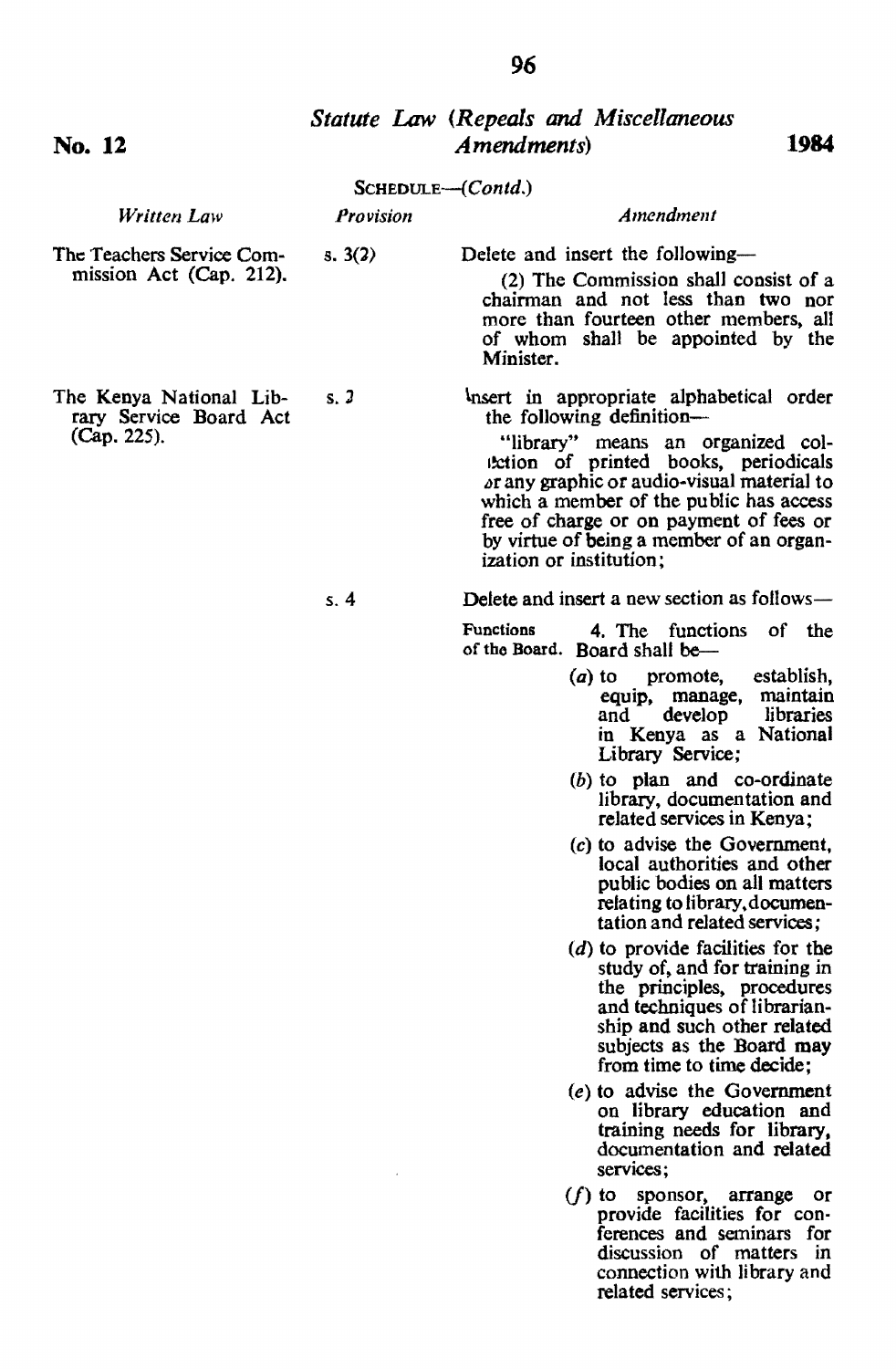# *Statute Law (Repeals and Miscellaneous Amendments*) **No. 12**

### SCHEDULB--(Contd.)

*WrillenLaw* 

1984

### *Provision Amendment*

- $(g)$  to carry out and to encourage research in the development of library and related services;
- (h) to participate and assist in campaigns for the eradication of illiteracy ;
- $(i)$  to stimulate public interest in books and to promote reading for knowledge, information and enjoyment;
- $(i)$  to acquire books produced in and outside Kenya and such other materials and sources of knowledge necessary for a comprehensive national library;
- $(k)$  to publish the national bibliography of Kenya and to provide bibliographical and references service.
- s. 6 Delete subsection (1) and insert the following new subsections-

(1) The Board shall appoint a professional librarian as the Director of Kenya National Library Service who shall be the chief executive of the Board and who shall be entitled to be present and to speak (but not to vote) at the Board's meetings.

(JA) The appointment of the Director and his tenns and conditions of service shall be subject to the approval of the Minister.

- Delete "basic education" and insert "education".
- Delete "the Minister" and insert "the Ministries responsible for health, social services and education, and to such other Ministries, organizations and individual persons as the Council deems fit".
- Delete "and after being audited to be published in the Gazette".

The Kenya Society for the Blind Act (Cap. 251).

s.9(4)

s.  $6(2)(a)$ 

s. 9(3)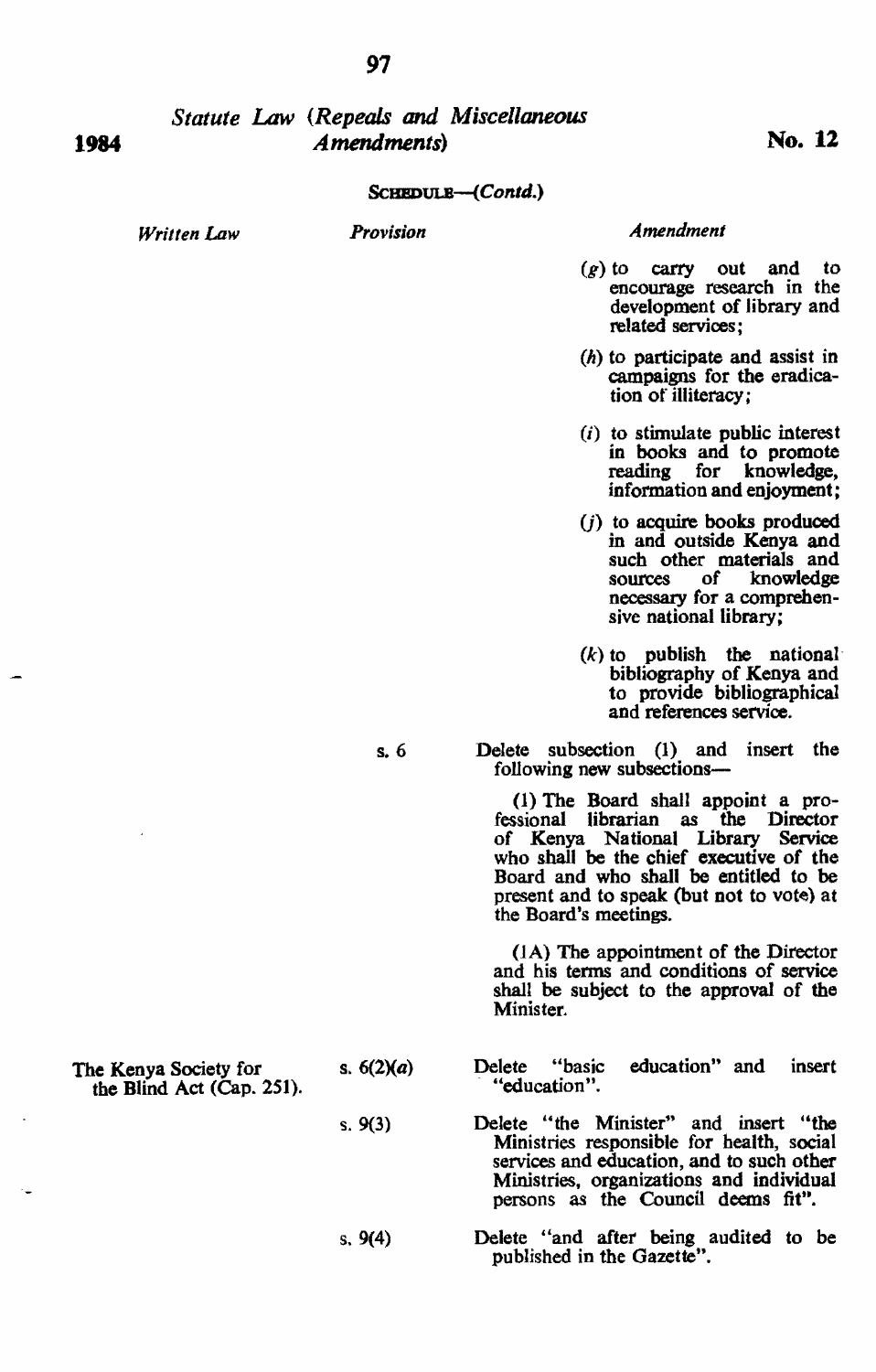| No. 12                                           |                           | Statute Law (Repeals and Miscellaneous<br>Amendments)<br>1984                                                                                                                                                                                                                                                                                                                                                                                                                 |  |  |
|--------------------------------------------------|---------------------------|-------------------------------------------------------------------------------------------------------------------------------------------------------------------------------------------------------------------------------------------------------------------------------------------------------------------------------------------------------------------------------------------------------------------------------------------------------------------------------|--|--|
|                                                  | <b>SCHEDULE-(Contd.)</b>  |                                                                                                                                                                                                                                                                                                                                                                                                                                                                               |  |  |
| Written Law                                      | Provision                 | Amendment                                                                                                                                                                                                                                                                                                                                                                                                                                                                     |  |  |
|                                                  | s. $11(1)$ and<br>(2).    | Delete and insert-                                                                                                                                                                                                                                                                                                                                                                                                                                                            |  |  |
|                                                  |                           | (1) Any individual person or organiza-<br>tion may become an ordinary member<br>or a life member of the Society by<br>paying the appropriate subscription to be<br>decided by the Council from time to<br>time.                                                                                                                                                                                                                                                               |  |  |
| The Government Lands<br>Act (Cap. 280)           | Proviso to<br>section 115 | Delete paragraph (ii).                                                                                                                                                                                                                                                                                                                                                                                                                                                        |  |  |
| The Tourist Industry<br>Licensing Act (Cap. 381) | s. 10                     | Delete and insert-                                                                                                                                                                                                                                                                                                                                                                                                                                                            |  |  |
|                                                  |                           | Power to<br>10.<br>The<br>Minister<br>may.<br>amend<br>by order published in the<br>First<br>Gazette, amend the<br>First<br>Schedule<br>Schedule.                                                                                                                                                                                                                                                                                                                             |  |  |
|                                                  | s. 11                     | Renumber the existing section as sub-<br>section $(1)$ and insert a new subsection $(2)$<br>as follows-                                                                                                                                                                                                                                                                                                                                                                       |  |  |
|                                                  |                           | (2) The Minister may, by order<br>published in the Gazette, amend the<br>Second Schedule.                                                                                                                                                                                                                                                                                                                                                                                     |  |  |
| The Banking Act<br>(Cap. 488).                   | s. 18(4)                  | Delete "one-tenth of one per cent" and<br>insert "one per cent".                                                                                                                                                                                                                                                                                                                                                                                                              |  |  |
| The Building Societies Act<br>(Cap. 489)         | s.2                       | Insert the following definition in appro-<br>priate alphabetical order-                                                                                                                                                                                                                                                                                                                                                                                                       |  |  |
|                                                  |                           | "Central Bank" means the<br>Central Bank of Kenya estab-<br>blished under the Central<br>Cap. 491<br>Bank of Kenya Act.                                                                                                                                                                                                                                                                                                                                                       |  |  |
|                                                  | New Section               | Insert immediately after section 29 the<br>following section-                                                                                                                                                                                                                                                                                                                                                                                                                 |  |  |
|                                                  |                           | Minimum<br>29A. Notwithstanding<br>the<br>holding<br>other provisions of this Part<br>of liquid<br>or its rules, a building society<br>assets.<br>shall, with effect from the 14th<br>December,<br>1984, maintain<br>such minimum holding of<br>liquid assets as the Minister,<br>in consultation<br>with<br>the<br>Central Bank, shall from time<br>to time by notice published in<br>the Gazette determine; but the<br>minimum holding of assets<br>so determined shall be— |  |  |

# 98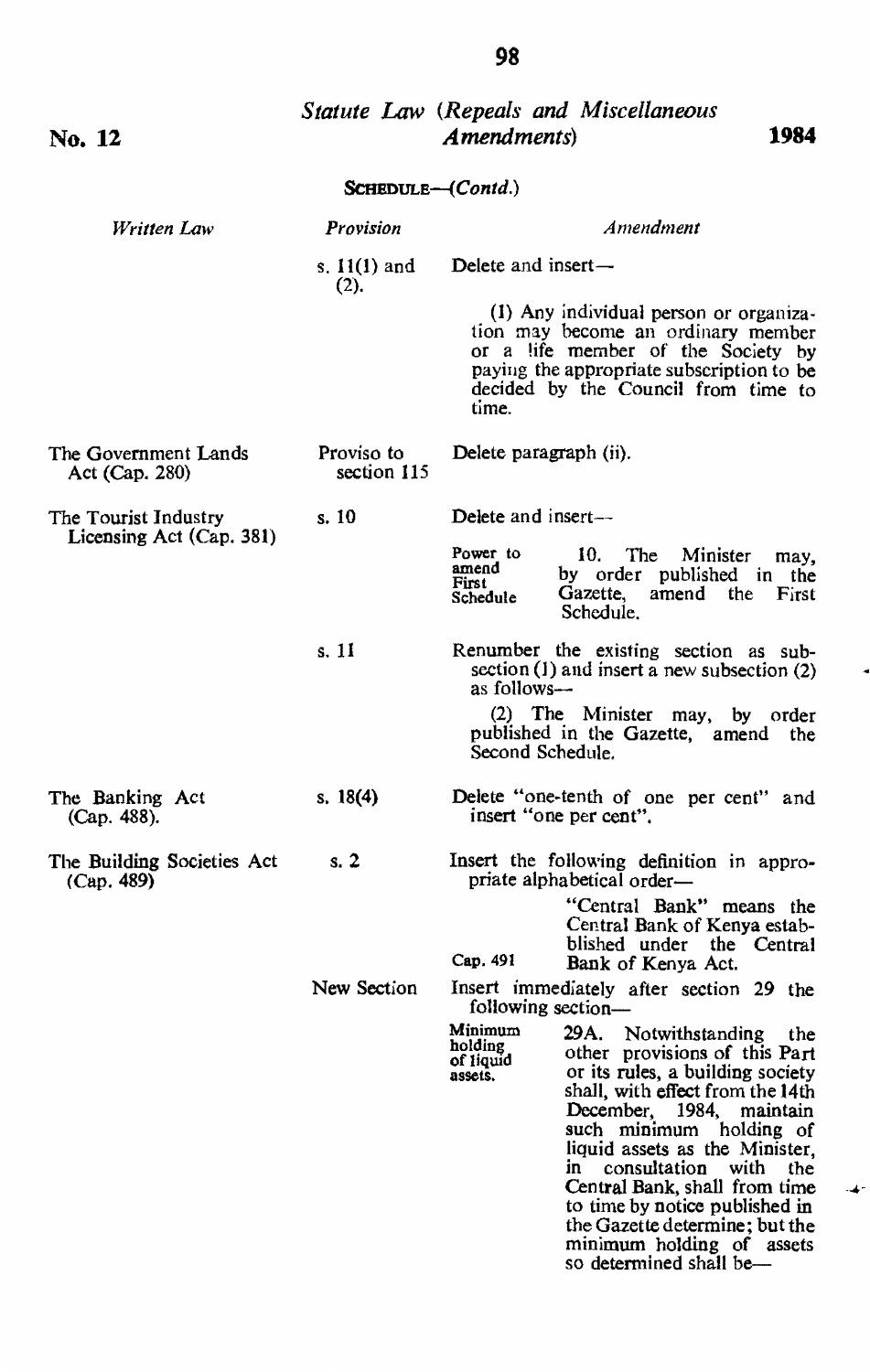# *Statute Law (Repeals and Miscellaneous Amendments*) No. 12

### *ScHBDULE-{Contd.)*

*Written Law* 

*Provision* 

*Amendment* 

- (a) not less than ten per cent in notes and coins which are legal tender in Kenya or in current account balances at banks in Kenya; and
- $(b)$  not less than ten per cent<br>in short term money short term money market, local government or central government se- curities.

Insert immediately after section 63 the following new Part-

### PART XA-INSPECTION BY THE CENTRAL BANK OF KENYA

Inspection by Central Bank.

Central Bank may issue orders after inspection.

63A. Notwithstanding the powers vested in the Registrar by this Act, the Central Bank of Kenya shall, if directed by the Minister for the time being responsible for finance, cause an inspection to be made of any building society and where such an inspection is made the building society<br>shall furnish all books, accounts, documents, or information to the authorized officer.

63B. (1) If it is found after an inspection under section  $63A$ that the affairs of the building society concerned are being conducted in a manner detrimental to the interests of the members or to the interests of the building society, the Central Bank may issue directions to the building society requiring it to take such corrective action as the Central<br>Bank considers to be necessary or to discontinue the harmful practices or procedures.

(2) No directions shall be issued under subsection (I) unless tbe building society has been given an opportunity to present its views.

**1984** 

## New Part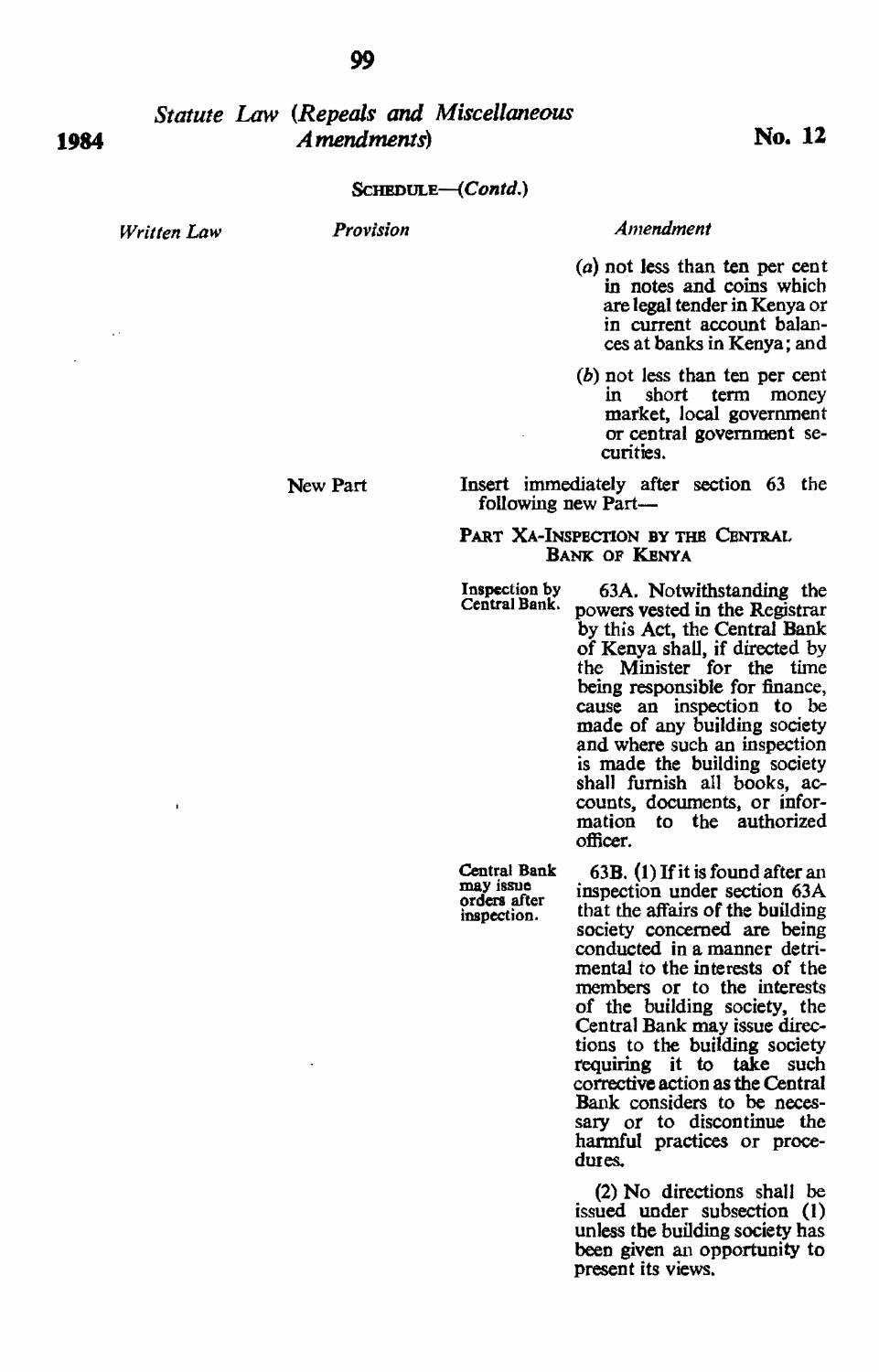| No. 12                                           |                       | Amendments)                                                       | <b>Statute Law (Repeals and Miscellaneous</b><br>1984                                                                                                                                                                                      |
|--------------------------------------------------|-----------------------|-------------------------------------------------------------------|--------------------------------------------------------------------------------------------------------------------------------------------------------------------------------------------------------------------------------------------|
|                                                  |                       | $S$ CHEDULE— $(Contd.)$                                           |                                                                                                                                                                                                                                            |
| Written Law                                      | Provision             |                                                                   | Amendment                                                                                                                                                                                                                                  |
|                                                  |                       |                                                                   | (3) A building society which<br>receives directions under sub-<br>section (1) shall, within the<br>period specified in the direc-<br>comply<br>with<br>the<br>tions,<br>directions and show to the<br>Central Bank that it has<br>done so. |
|                                                  |                       | Registrar to<br>be notified of<br>inspection.                     | 63 C. The Central Bank<br>shall notify the Registrar of<br>an inspection undertaken by<br>it under this Part, of any<br>directions issued by it and the<br>fact that a building society<br>has complied with the direc-<br>tions.          |
| The Central Bank of<br>Kenya Act (Cap. 491)      | New Section           | Insert the following new section immediately<br>after section 39— |                                                                                                                                                                                                                                            |
|                                                  |                       | Interest<br>rates and<br>penalties                                | 39A. The Bank may, in con-<br>sultation with the Minister-                                                                                                                                                                                 |
|                                                  |                       | by building<br>societies.                                         | (a) determine<br>and<br>publish<br>the maximum and mini-<br>rates of interest<br>mum<br>which building societies<br>registered under the Buil-                                                                                             |
|                                                  |                       | Cap. 489                                                          | ding Societies Act may<br>deposits,<br>on<br>and<br>pay<br>charge for loans, advan-<br>ces and mortgages;                                                                                                                                  |
|                                                  |                       |                                                                   | (b) determine the maximum or<br>vary deposit, financial or<br>other charges, including<br>penalties and forfeitures<br>which may be imposed by<br>a society on a member or<br>borrower.                                                    |
|                                                  | s. $41(1)$ and<br>(2) |                                                                   | Delete "and specified financial institution"<br>and insert "specified financial institution<br>and building society".                                                                                                                      |
| The Post Office Savings<br>Bank Act (Cap. 493 B) | s. $5(2)$             |                                                                   | Delete and insert the following-                                                                                                                                                                                                           |
|                                                  |                       |                                                                   | (2) The Board shall consist of seven<br>members as follows-                                                                                                                                                                                |
|                                                  |                       | the Minister;                                                     | (a) a chairman who shall be appointed by                                                                                                                                                                                                   |
|                                                  |                       |                                                                   | (b) the Managing Director of the Bank;                                                                                                                                                                                                     |
|                                                  |                       | as alternates;                                                    | $(c)$ the Permanent Secretary to the Trea-<br>sury or a public officer employed by<br>the Treasury appointed by the Minister                                                                                                               |

# **100**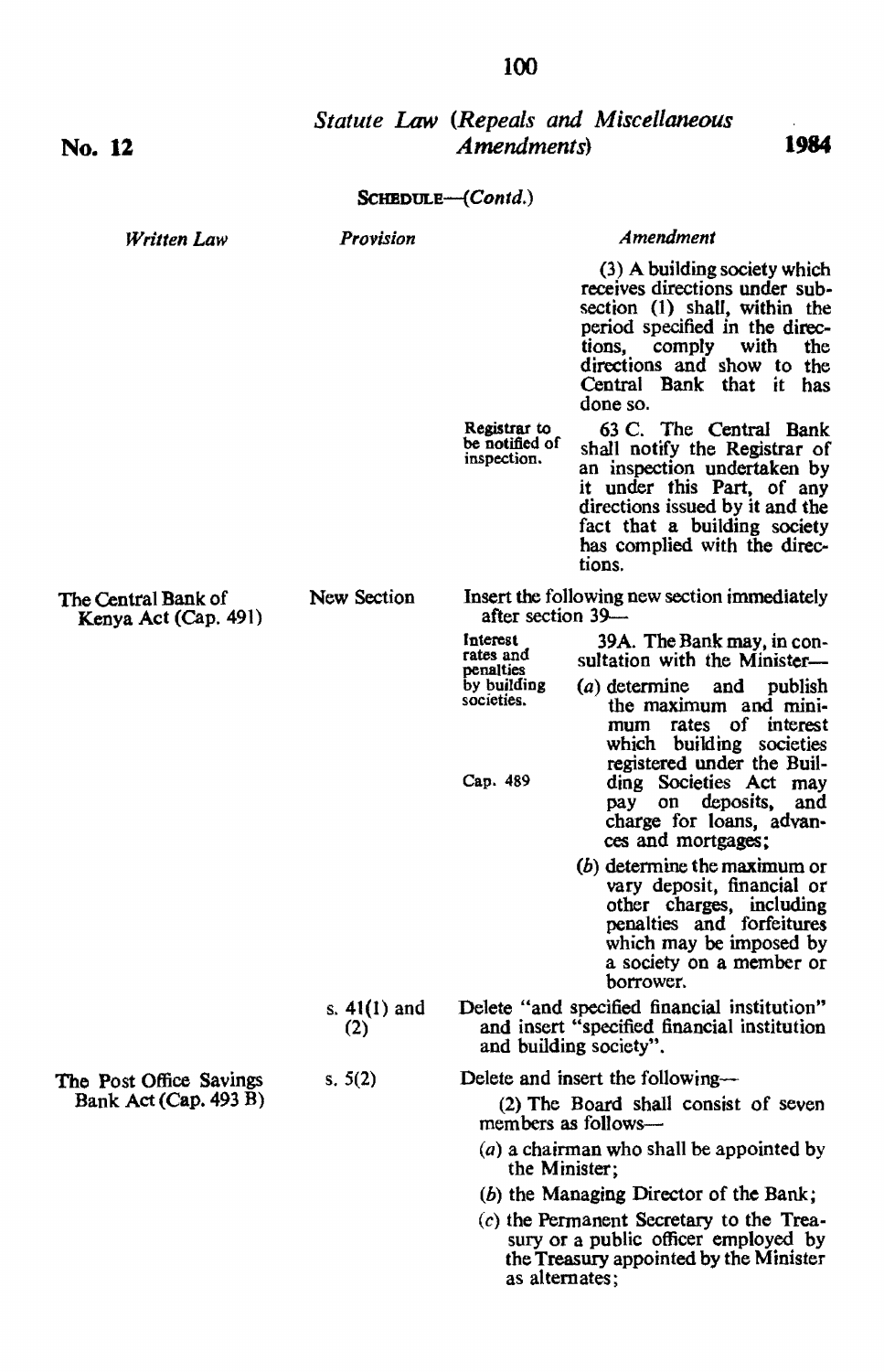| 1984              |                                               | <b>Statute Law (Repeals and Miscellaneous</b><br>Amendments) | No. 12                                                                                                                                                                                                                                                                                                                                                                                                                                                                                                                                                                                                                                                                                                                                                                |  |
|-------------------|-----------------------------------------------|--------------------------------------------------------------|-----------------------------------------------------------------------------------------------------------------------------------------------------------------------------------------------------------------------------------------------------------------------------------------------------------------------------------------------------------------------------------------------------------------------------------------------------------------------------------------------------------------------------------------------------------------------------------------------------------------------------------------------------------------------------------------------------------------------------------------------------------------------|--|
| SCHEDULE-(Contd.) |                                               |                                                              |                                                                                                                                                                                                                                                                                                                                                                                                                                                                                                                                                                                                                                                                                                                                                                       |  |
|                   | Written Law                                   | Provision                                                    | Amendment                                                                                                                                                                                                                                                                                                                                                                                                                                                                                                                                                                                                                                                                                                                                                             |  |
|                   |                                               |                                                              | (d) the Managing Director of the Corpo-<br>ration or an officer of the Corporation<br>nominated by him as alternates;                                                                                                                                                                                                                                                                                                                                                                                                                                                                                                                                                                                                                                                 |  |
|                   |                                               |                                                              | (e) three other members appointed by the<br>Minister who shall not be employees<br>of the Government.                                                                                                                                                                                                                                                                                                                                                                                                                                                                                                                                                                                                                                                                 |  |
|                   |                                               | s. $5(3)$                                                    | Delete the word "three" and insert "four".                                                                                                                                                                                                                                                                                                                                                                                                                                                                                                                                                                                                                                                                                                                            |  |
|                   |                                               | s. $6(1)$                                                    | Delete "The Board shall appoint a General"<br>Manager" and insert "The Minister shall<br>appoint a Managing Director".<br>Delete "General Manager" in the marginal<br>note and insert "Managing Director".                                                                                                                                                                                                                                                                                                                                                                                                                                                                                                                                                            |  |
|                   |                                               | s. $6(2)$                                                    | Delete.                                                                                                                                                                                                                                                                                                                                                                                                                                                                                                                                                                                                                                                                                                                                                               |  |
|                   |                                               | s. 6(3)                                                      | Substitute "Managing Director of the<br>Bank" for "General Manager".                                                                                                                                                                                                                                                                                                                                                                                                                                                                                                                                                                                                                                                                                                  |  |
|                   | The Hotels and Restaurants<br>Act (Cap. 494). | s.2                                                          | Delete the definition of "hotel" and insert<br>the following new definition—<br>"hotel" means premises on which<br>accommodation is supplied or available<br>for supply, with or without food or<br>services, to five or more adult persons at<br>one time in exchange for money or<br>money's worth, and includes premises<br>known as "service flats", "service apart-<br>ments", "beach cottages", "holiday<br>cottages", "game lodges", and "bandas";<br>but does not include premises on which<br>the only accommodation supplied or<br>available for supply is under a lease or<br>licence of not less than one month, unless<br>by prior arrangement the occupier may,<br>without penalty, terminate that lease or<br>licence on less than one month's notice: |  |
|                   |                                               | s. $5(4)(a)$                                                 | Insert "where food will be supplied" im-<br>mediately before "proper provision has<br>been made".                                                                                                                                                                                                                                                                                                                                                                                                                                                                                                                                                                                                                                                                     |  |
|                   |                                               | s. $14(1)$                                                   | Insert "minimum or" immediately before                                                                                                                                                                                                                                                                                                                                                                                                                                                                                                                                                                                                                                                                                                                                |  |

s. 14(3)

Insert "minimum or" immediately before "maximum charges".

Insert "or which is below the minimum charge" immediately after "the maxi- mum charge".

101

l,

 $\ddot{\tau}$ 

 $\omega_{\rm{eff}}^{(0)}$